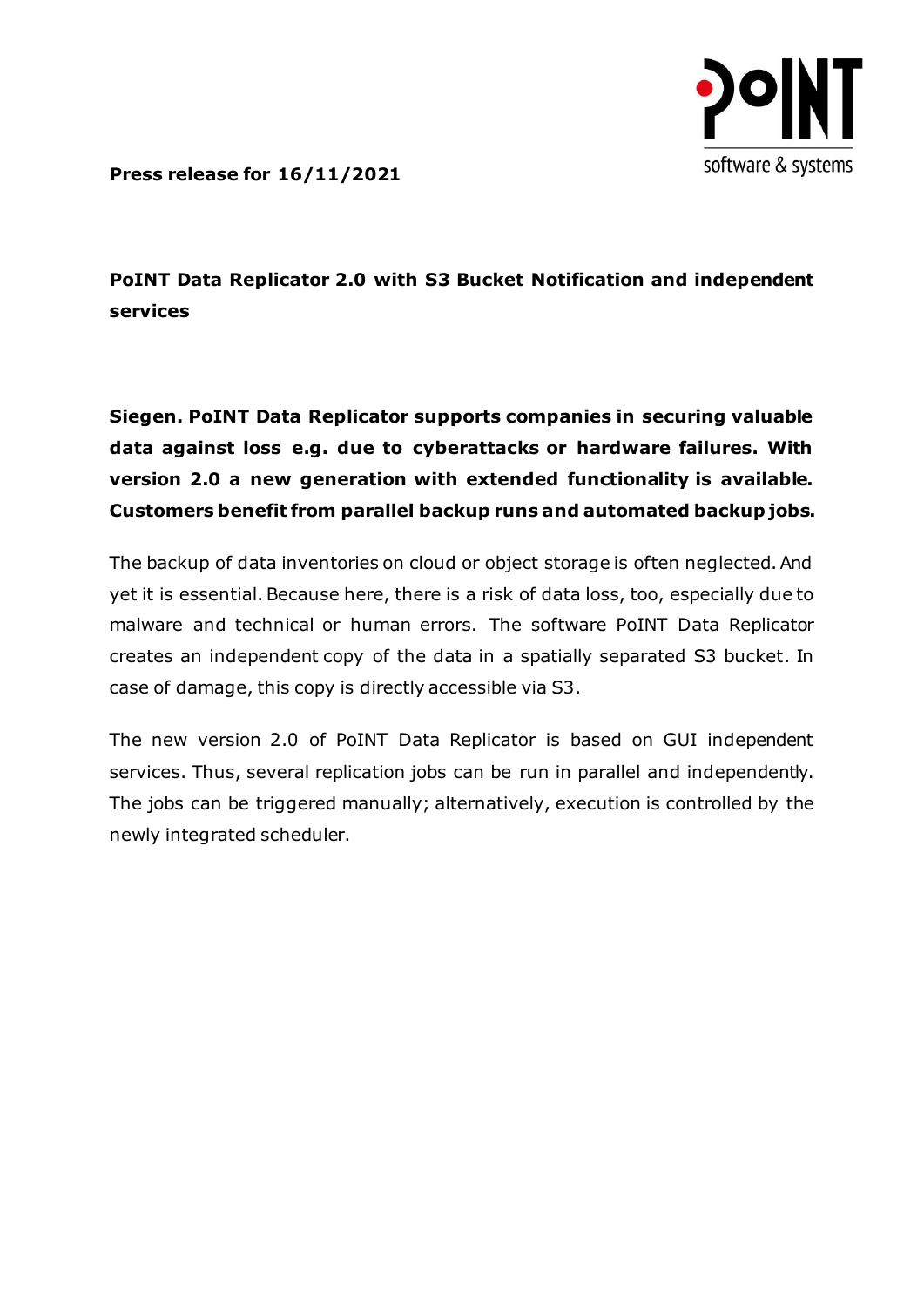

| PoINT Data Replicator                                       |                       |         |                                                                        |                                  |                   |                    | $\Box$               |
|-------------------------------------------------------------|-----------------------|---------|------------------------------------------------------------------------|----------------------------------|-------------------|--------------------|----------------------|
| CNIن (۱<br>software & systems                               |                       |         |                                                                        |                                  |                   | $\mathbf{c}$ a     |                      |
| <b>Global Settings</b>                                      |                       |         |                                                                        |                                  |                   | $\Box$             | $\blacktriangledown$ |
| Ý<br>c<br>Notifications                                     | 1: Daily Store Backup |         |                                                                        |                                  | $\blacksquare$    | $\rightleftarrows$ | $\blacktriangle$     |
| Alias: @                                                    | Daily Store Backup    |         |                                                                        |                                  |                   |                    |                      |
| Source                                                      | <b>Target</b>         | Options | Schedule                                                               | <b>Notifications</b>             | <b>Statistics</b> | <b>Event Log</b>   |                      |
| <b>Copy Schedule</b><br>O Off<br><b>O</b> Daily<br>O Weekly |                       | Every:  | Monday<br><b>7</b> Tuesday<br><b>V</b> Wednesday<br>Thursday<br>Friday | $\Box$ Saturday<br>$\Box$ Sunday |                   |                    |                      |
|                                                             | At:                   | 02:00   |                                                                        |                                  | $\checkmark$      |                    |                      |

When it comes to very large amounts of data, it is recommended to use the automated S3 bucket notification of PoINT Data Replicator to execute backups of object storage systems. With this function, only new objects are identified and replicated, so that the replication process is much more efficient. The regular jobs then perform a full data synchronization for control purposes.

With such a replication of data inventories by PoINT Data Replicator, companies increase data security and create continuity for their workflows in case of damage.

For more information, visit [www.point.de.](http://www.point.de/)